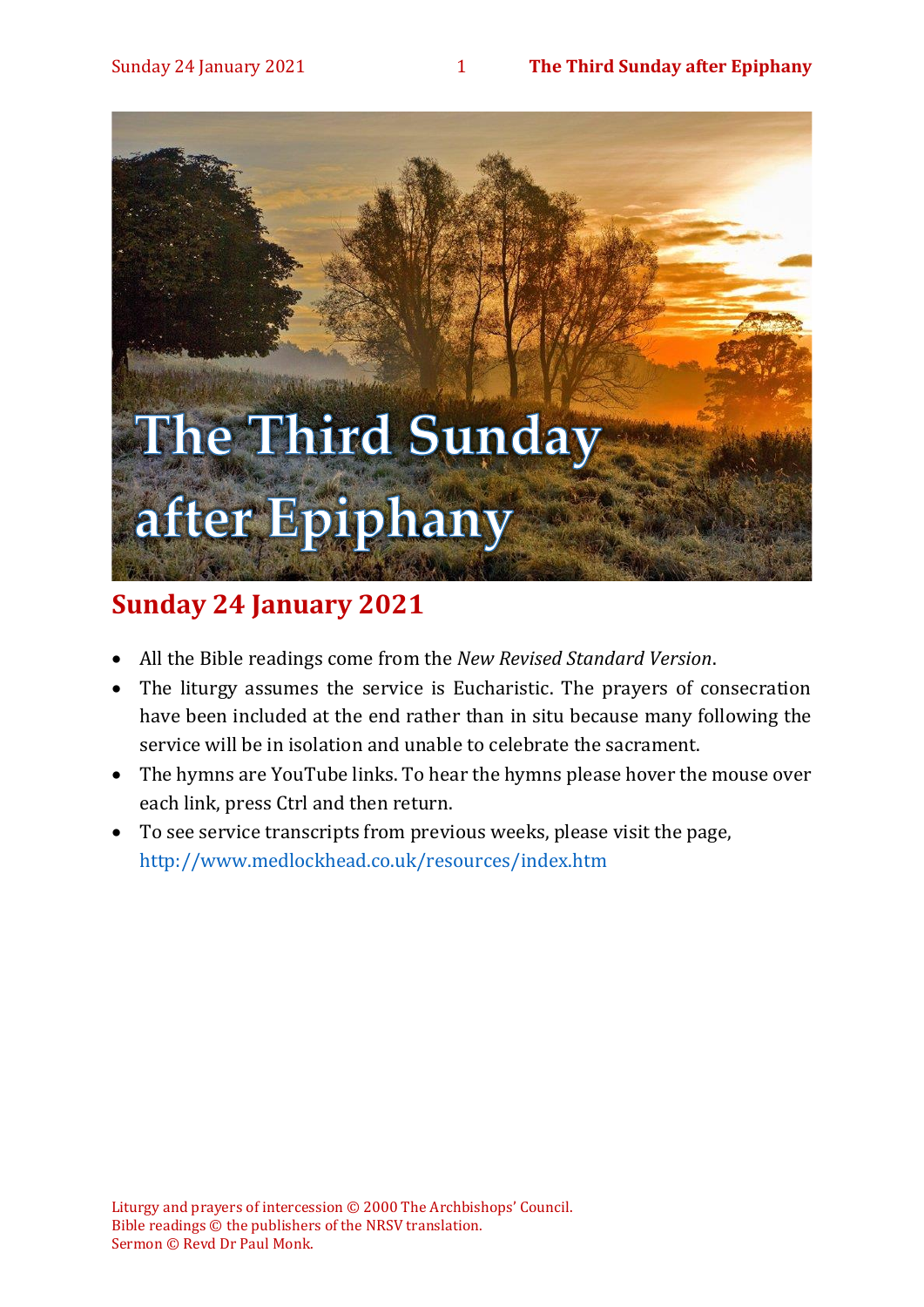#### **Introduction and welcome**

HYMN 1 **[What a friend we have in Jesus](https://www.youtube.com/watch?v=LarFhGeE-ac)** (click on this link to hear the hymn)

#### **The Welcome**

In the name of the Father, and of the Son, and of the Holy Spirit

#### All **Amen.**

The Lord be with you

All **And also with you.**

#### **The Preparation**

All **Almighty God, to whom all hearts are open, all desires known, and from whom no secrets are hidden: cleanse the thoughts of our hearts by the inspiration of your Holy Spirit, that we may perfectly love you, and worthily magnify your holy name; through Christ our Lord. Amen.**

Our Lord Jesus Christ said:

The first commandment is this: 'Hear, O Israel, the Lord our God is the only Lord. You shall love the Lord your God with all your heart, with all your soul, with all your mind, and with all your strength.'

And the second is this: 'Love your neighbour as yourself.' There is no other commandment greater than these. On these two commandments hang all the law and the prophets.

#### All **Amen. Lord, have mercy.**

You then, who truly and earnestly repent of your sins, and are in love and charity with your neighbours, and intend to lead a new life, following the commandments of God, and walking from this day forward in his holy ways: draw near with faith, and take this holy sacrament to your comfort; and make your humble confession to almighty God.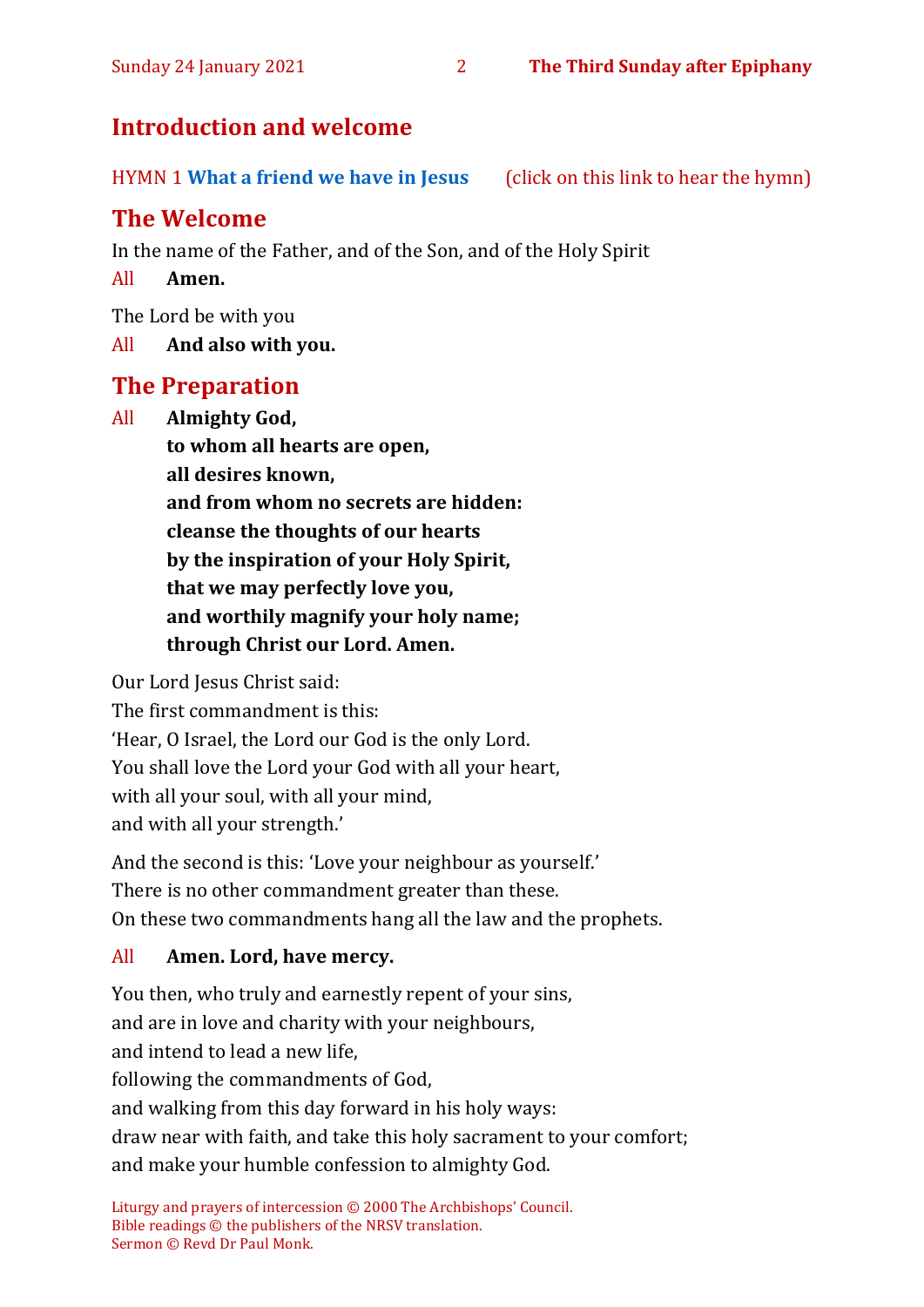All **Almighty God, our heavenly Father, we have sinned against you and against our neighbour in thought and word and deed, through negligence, through weakness, through our own deliberate fault. We are truly sorry and repent of all our sins. For the sake of your Son Jesus Christ, who died for us, forgive us all that is past and grant that we may serve you in newness of life to the glory of your name. Amen.**

Almighty God,

who forgives all who truly repent, have mercy upon you,

pardon and deliver you from all your sins,

confirm and strengthen you in all goodness,

and keep you in life eternal;

through Jesus Christ our Lord.

All **Amen.**

#### **The Gloria**

This Gloria is sung to the tune of 'Cwm Rhondda'. Click **[here](about:blank)** for the tune.

All **Glory be to God in Heaven, Songs of joy and peace we bring, Thankful hearts and voices raising, To creation's Lord we sing. Lord we thank you, Lord we praise you, Glory be to God our King: Glory be to God our King. Lamb of God, who on our shoulders, Bore the load of this world's sin; Only Son of God the Father, You have brought us peace within. Lord, have mercy, Christ have mercy,**

**Now your glorious reign begin:**

**Now your glorious reign begin.**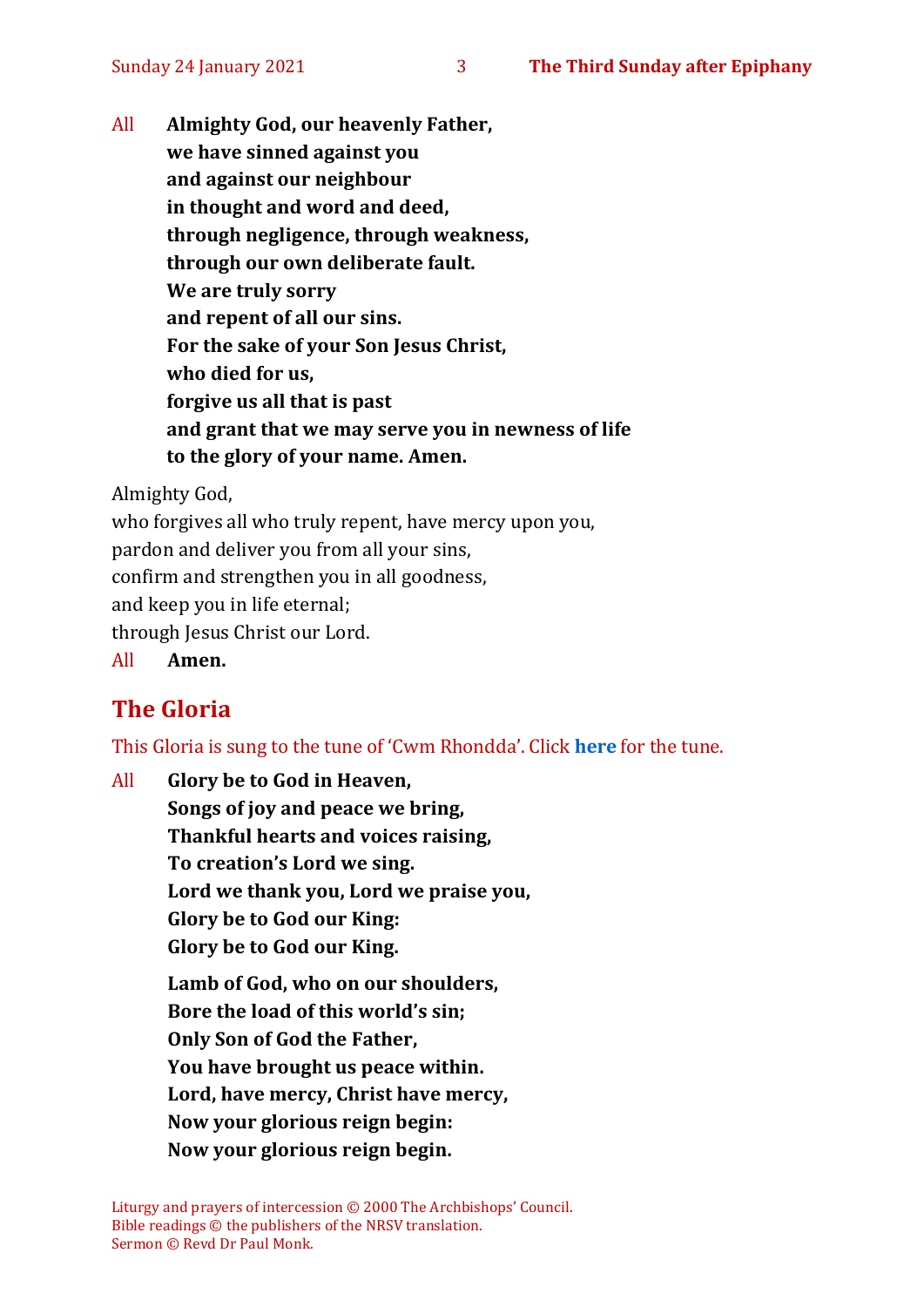**You O Son of God are Holy, You we praise with one accord. None in heav'n or earth is like you, Only you are Christ the Lord. With the Father and the Spirit, Ever worshipped and adored: Ever worshipped and adored.**

#### **The Collect for the Third Sunday after Epiphany**

God of all mercy, your Son proclaimed good news to the poor, release to the captives, and freedom to the oppressed: anoint us with your Holy Spirit and set all your people free to praise you in Christ our Lord. All **Amen.**

#### **First reading**

A reading from the Book of the Genesis

After Abram's return from his defeat of Chedorlaomer and the kings who were with him, the king of Sodom went out to meet him at the Valley of Shaveh (that is, the King's Valley).And King Melchizedek of Salem brought out bread and wine; he was priest of God Most High.He blessed him and said,

'Blessed be Abram by God Most High, maker of heaven and earth; and blessed be God Most High, who has delivered your enemies into your hand!'

And Abram gave him one-tenth of everything. *Genesis 1:17–20*

This is the Word of the Lord

All **Thanks be to God.**

### **Second reading**

A reading from Revelation of St John the Divine

Then I heard what seemed to be the voice of a great multitude, like the sound of many waters and like the sound of mighty thunder-peals, crying out,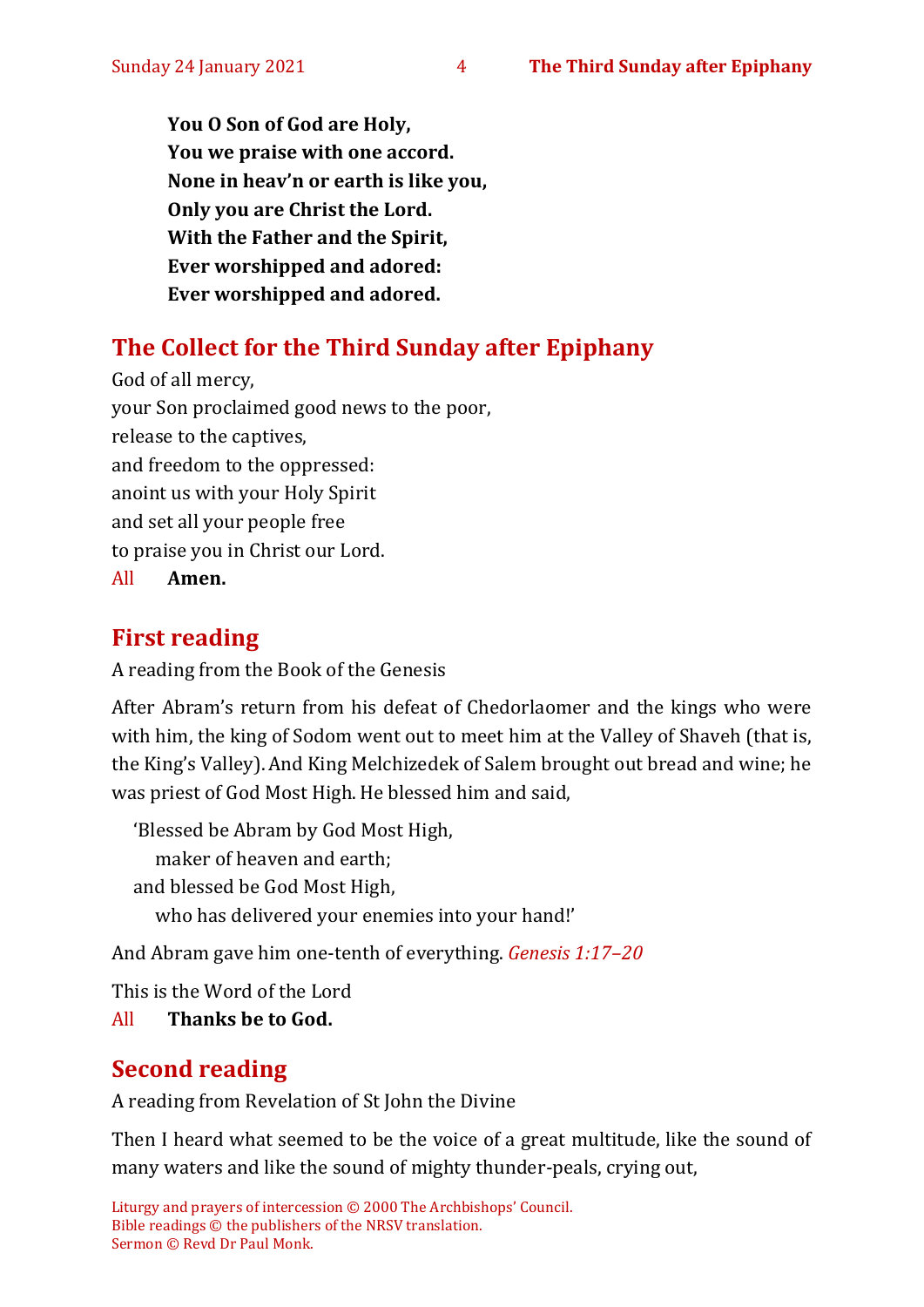'Hallelujah! For the Lord our God the Almighty reigns. Let us rejoice and exult and give him the glory, for the marriage of the Lamb has come, and his bride has made herself ready; to her it has been granted to be clothed with fine linen, bright and pure' for the fine linen is the righteous deeds of the saints.'

The angel said to me, 'Write this: Blessed are those who are invited to the marriage supper of the Lamb.' And he said to me, 'These are true words of God.' Then I fell down at his feet to worship him, but he said to me, 'You must not do that! I am a fellow-servant with you and your comrades who hold the testimony of Jesus. Worship God! For the testimony of Jesus is the spirit of prophecy.' *Revelation 19:6–10*

This is the Word of the Lord

All **Thanks be to God.**

HYMN 2 **[Come down O love divine](https://www.youtube.com/watch?v=0S5pYyxwZVc)** (click on this link to hear the hymn) [Let all mortal flesh keep silence](https://www.youtube.com/watch?v=e2MwVZyHJdo) (different hymn)

#### **Gospel reading**

Hear the Gospel of our Lord Jesus Christ according to John

#### All **Glory to you O Lord.**

On the third day there was a wedding in Cana of Galilee, and the mother of Jesus was there. Jesus and his disciples had also been invited to the wedding. When the wine gave out, the mother of Jesus said to him, 'They have no wine.' And Jesus said to her, 'Woman, what concern is that to you and to me? My hour has not yet come.'His mother said to the servants, 'Do whatever he tells you.'

Now standing there were six stone water-jars for the Jewish rites of purification, each holding twenty or thirty gallons. Jesus said to them, 'Fill the jars with water.' And they filled them up to the brim. He said to them, 'Now draw some out, and take it to the chief steward.' So they took it. When the steward tasted the water that had become wine, and did not know where it came from (though the servants who had drawn the water knew), the steward called the bridegroom and said to him, 'Everyone serves the good wine first, and then the inferior wine after the guests have become drunk. But you have kept the good wine until now.'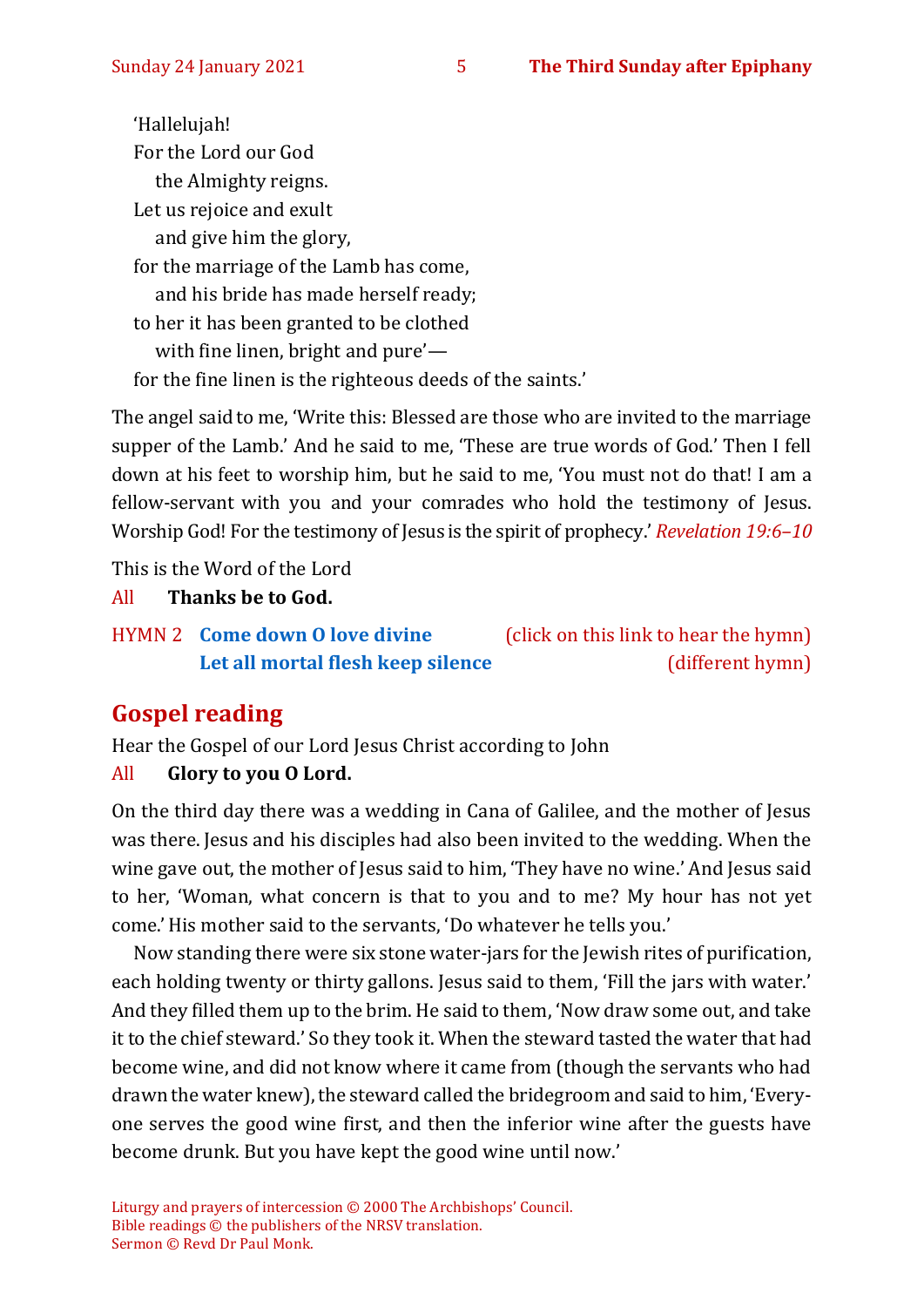Jesus did this, the first of his signs, in Cana of Galilee, and revealed his glory; and his disciples believed in him. *John 2:1–11*

This is the Gospel of the Lord

All **Praise to you O Christ.** 

#### **Sermon**

It's said that a previous President of the United States had a small sign on his desk that said, 'It's the economy, stupid!' Its message was so obvious that it became almost invisible and therefore needed repeating. Whatever the role of a President, it's the economy that pays for it. Perhaps we need a similar sign on their fridge, desk, car dashboard, etc.—a line from today's Gospel passage, 'Do whatever he tells you.'

Mary used these words to a steward half-way through a wedding feast and God says the same words to all Christians everywhere: we must do what Jesus says.

Jesus says a great many things. Some of them command a sort of 'doing' that requires belief. For example, he said, 'I and the Father are one' (John 10:30): he wants us to believe in our heads then translate it into action by our hands and feet.

Most of Jesus' commands demand a straightforward action-based response. But he didn't issue direct commands very often:

- 'Follow me' (spoken on a great number of occasions).
- 'Love the Lord your God with all your heart, all your soul, all your mind and with all your strength' Matthew 22:37.
- 'Love your neighbour as yourself' Matthew 22:39.
- 'Be perfect as your father is perfect' Matthew 5:48.
- 'A new commandment I give to you, that you love one another. As I have loved you, so you must love one another' John 13:34.
- (About sharing Holy Communion): 'Do this in remembrance of me' Luke 22:19.
- 'I say love your enemy and pray for those who despite you' Matthew 5:44.

As we descend this list, we move from the almost mainstream. They are typical insofar as everyone knows them or at least has heard of them. The list concludes with verses we may prefer to ignore. They can sound scary.

These verses are connected. The sayings that top this list represent the Christian blueprint. We will be judged on whether or not we live them. They summarise what Jesus came to achieve in and through us.

The command in the middle of the list, 'to love neighbour as ourselves' acts as the pivot, a fulcrum on which we can assess our level of commitment. Do we love; how much do we love; to whom do we direct our love? We will not even start on the commands lower down the list if we don't attempt to love our neighbours.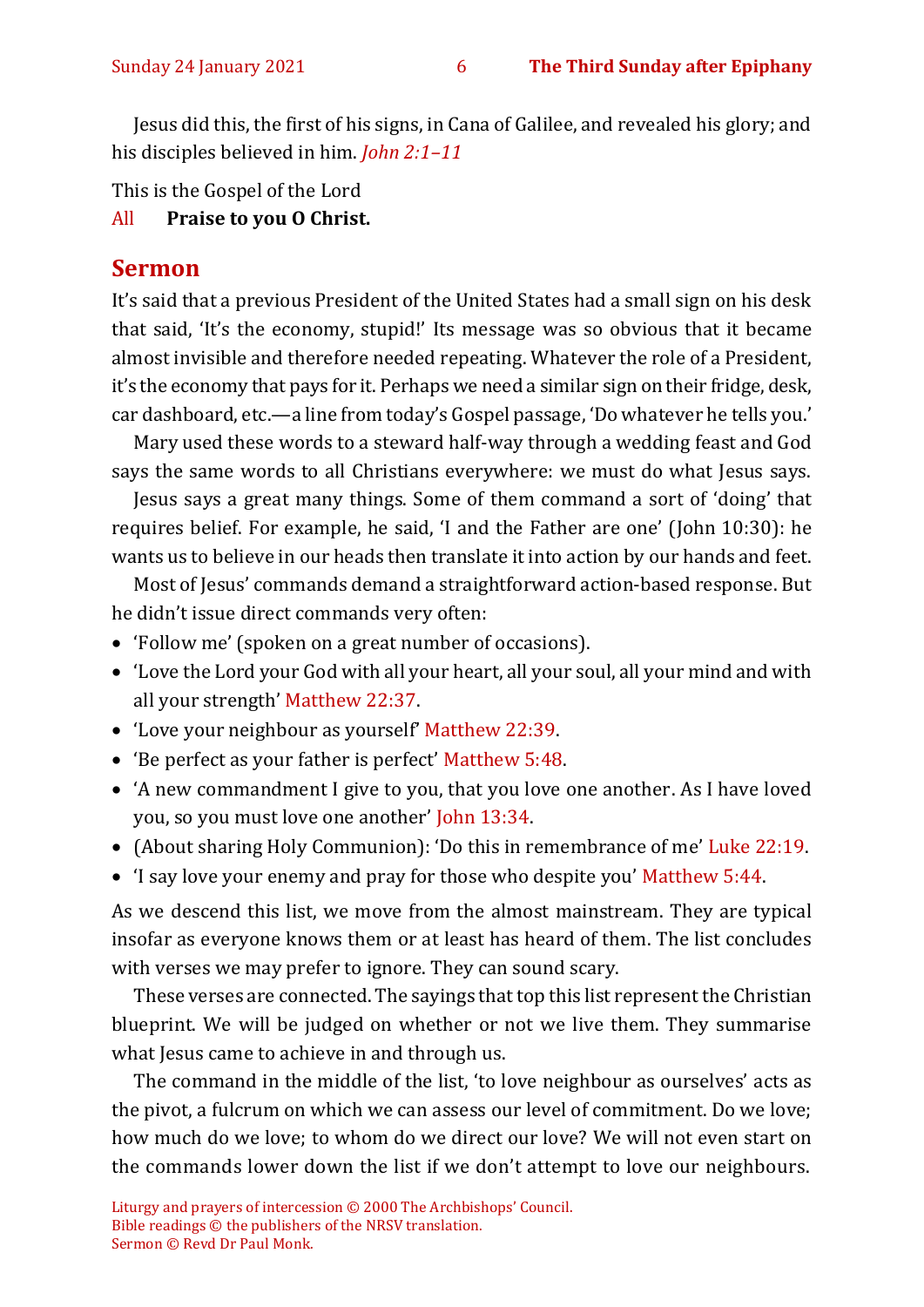The command about Holy Communion is usually misunderstood. Jesus was not telling us to share consecrated bread and wine in a solemn, liturgical service. He was telling us to enter into His passion as a means of living His life. We 'commune' with God the Son in order to commune with our fellow human beings. In this way, the elements of bread and wine take their intended role as symbols of our commitment and what we're called to do: the purpose of the wine is to point toward forgiveness—our forgiving others, which depends on our first being forgiven by God. And the bread points to the goodness of God sustaining us as we embark on our journey of discipleship and healing. Love is its purpose. Love empowers all of it.

Jesus' command to 'follow me' was the one he repeated most often. It's often a lonely journey. We therefore need a slogan, a simple mantra that reminds us what we're doing when the going gets tough. Today we're in the season of Epiphany, so we're *en route* from Christmas (when Jesus was born into our lives) and moving closer toward Easter (when we receive one-and-for-all forgiveness). One of the simplest slogans comes from today's Gospel passage, 'Do whatever he tells you.'

#### **The Creed**

Do you believe and trust in God the Father, the source of all being and life, the one for whom we exist?

#### All **We believe and trust in him.**

Do you believe and trust in God the Son, who took our human nature, died for us and rose again?

#### All **We believe and trust in him.**

Do you believe and trust in God the Holy Spirit, who gives life to the people of God and makes Christ known in the world?

#### All **We believe and trust in him.**

This is the faith of the Church.

All **This is our faith. We believe and trust in one God, Father, Son and Holy Spirit. Amen.**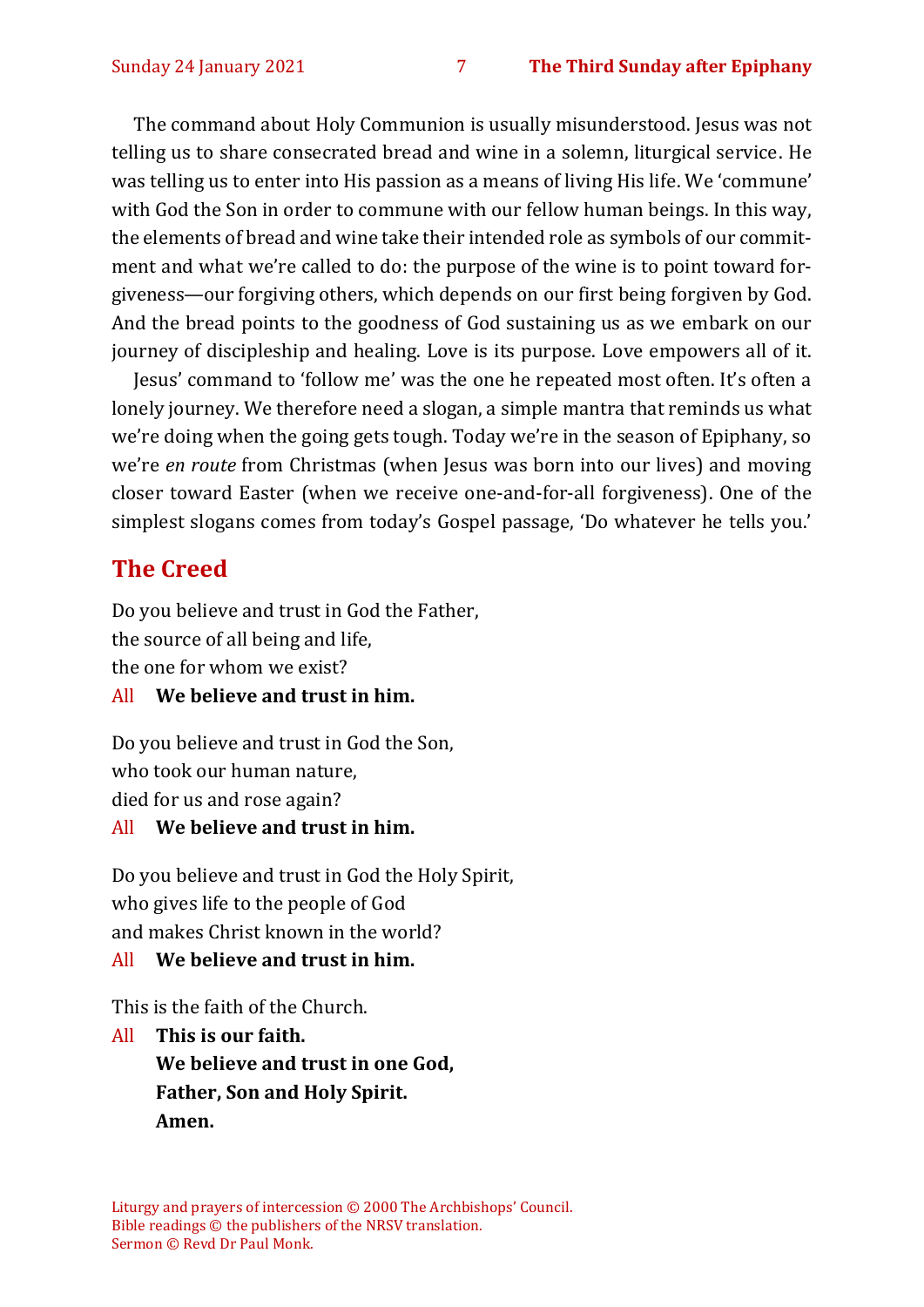#### **Prayers of intercession**

We pray to the Lord. Lord, listen to the prayers of your people, gathered at your table. In faith we pray: All **we pray to you our God.**

Here, where we celebrate how Christ gave us his body to be our spiritual food, listen as we pray for his body the Church, spread throughout the world … In faith we pray:

#### All **we pray to you our God.**

Here, where we recognize the presence of Christ, who takes away the sin of the world, listen as we pray for that world and for its peoples for whom his blood was shed … In faith we pray:

#### All **we pray to you our God.**

Here, where we come together as Christ gathered with his friends to give us this meal of holy fellowship, listen as we pray for all whom you have given us, our friends and all whose lives are joined with ours … In faith we pray:

#### All **we pray to you our God.**

Here, where we remember the night of Christ's agony and trial, listen as we pray for all who share his sufferings through fear or pain or distress of many kinds … In faith we pray:

#### All **we pray to you our God.**

Here, where we join our praises with the whole company of heaven, listen as we pray for all who have trusted Christ's promise to raise up on the last day those who eat his flesh and drink his blood … In faith we pray:

#### All **we pray to you our God.**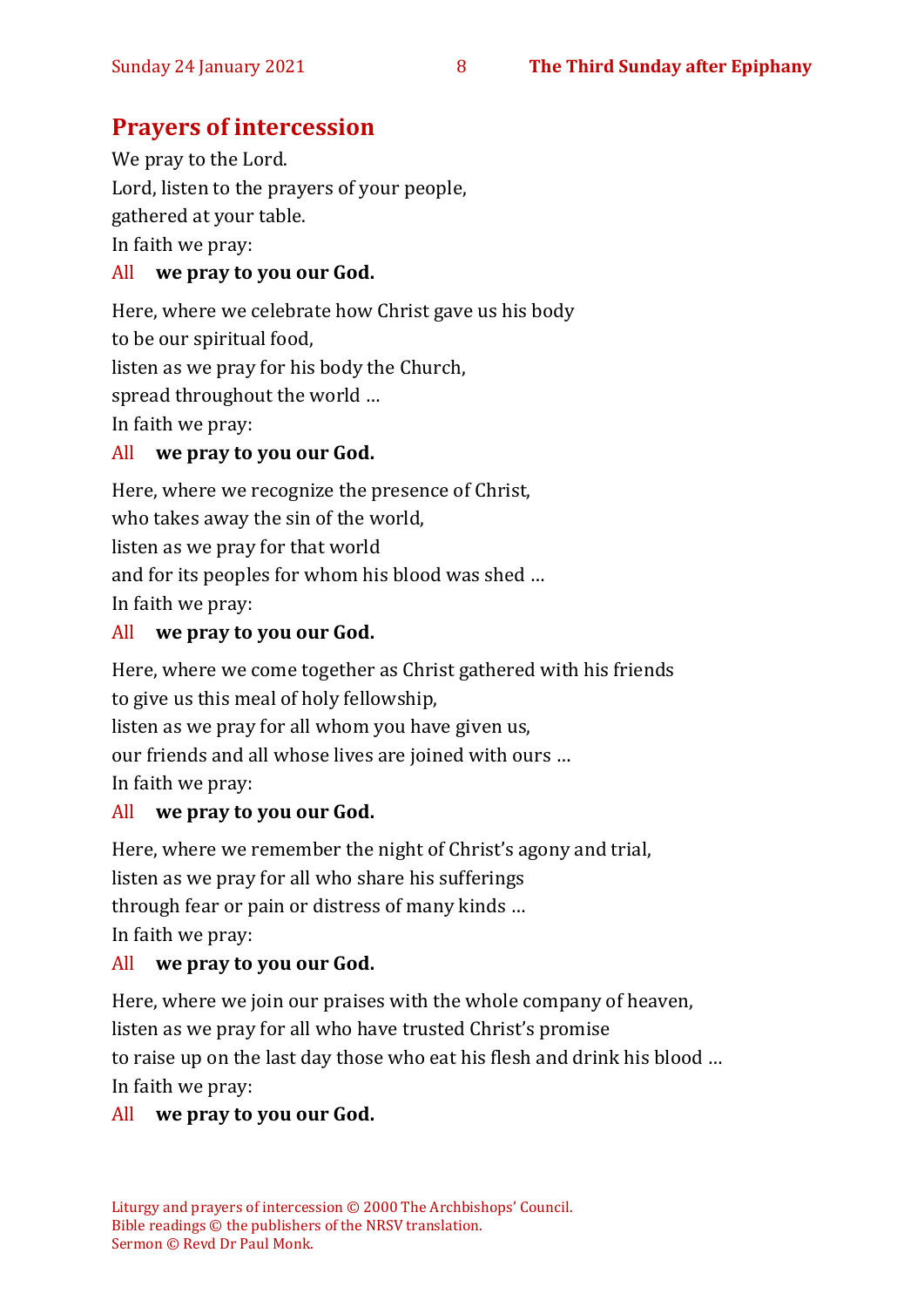Lord, satisfy our hunger with the food that lasts, the bread of God which comes down from heaven and gives life to the world, Jesus Christ your Son our Lord.

#### All **Amen.**

Merciful Father,

All **accept these prayers for the sake of your Son, our Saviour Jesus Christ. Amen.**

#### **The peace**

Our Lord Jesus Christ says: If, when you are bringing your gift to the altar, you remember your brother or sister has a grievance against you, leave your gift where it lies before the altar. Go, make peace; and only then come and offer your gift. The peace of the Lord be always with you,

#### All **And also with you.**

#### HYMN 3 **[I am the bread of life](https://www.youtube.com/watch?v=IvD0XJzOWQ4)** (please click on this link to hear the hymn)

The liturgy of the Communion Service appears below.

# The Dismissal

Christ, who has nourished us with himself the living bread,

make you one in praise and love, and raise you up at the last day; and the blessing of God almighty,

the Father, the Son, and the Holy Spirit,

be among you and remain with you always.

All **Amen.**

HYMN 4 **[Bread of Heaven](https://www.youtube.com/watch?v=j7IEwZQqh2o)** (please click on this link to hear the hymn)

Go in peace to love and serve the Lord.

#### All **In the name of Christ. Amen.**

Liturgy and prayers of intercession © 2000 The Archbishops' Council. Bible readings © the publishers of the NRSV translation. Sermon © Revd Dr Paul Monk.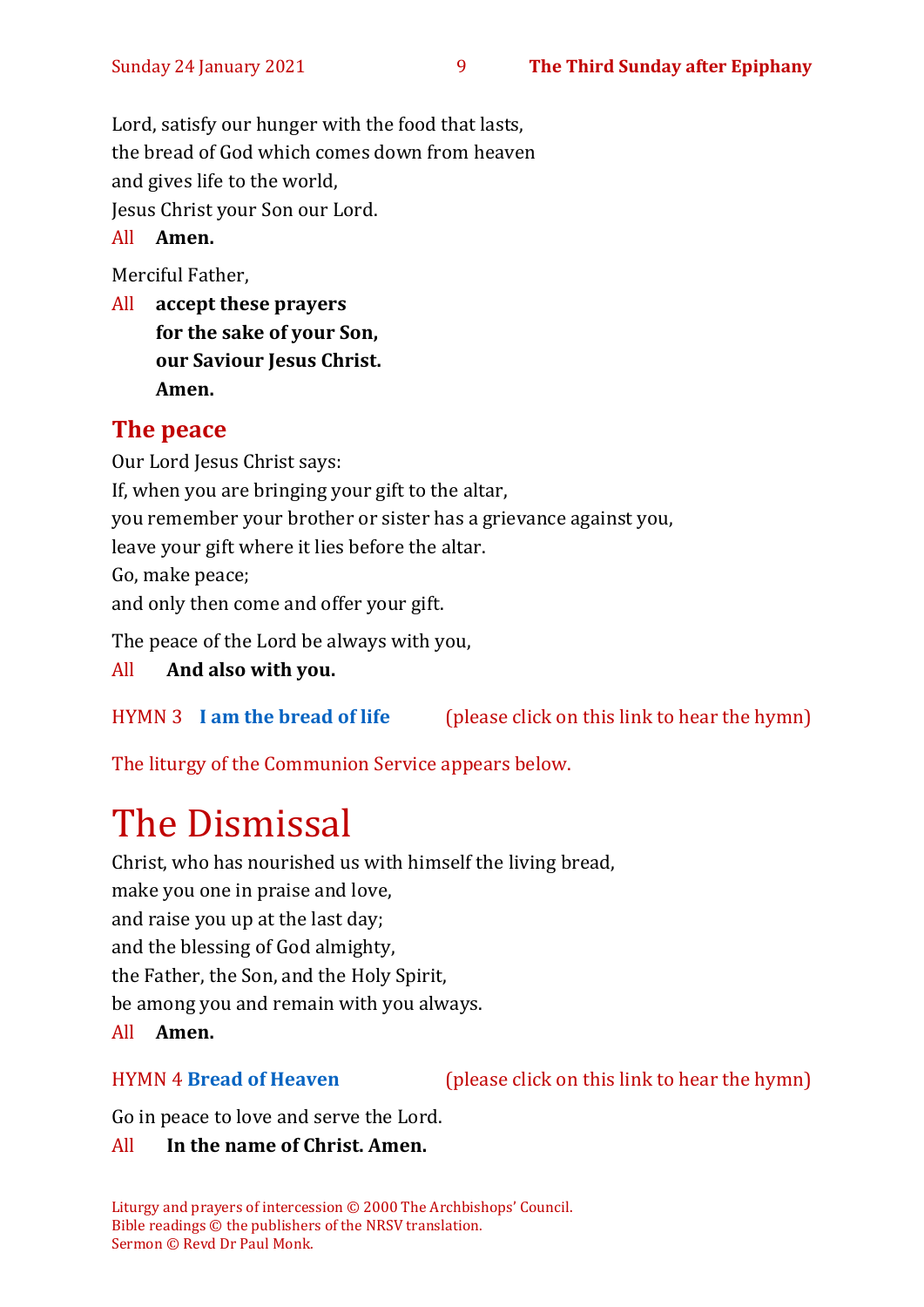# The Liturgy of the Sacrament

#### Eucharistic Prayer (prayer E)

The Lord be with you

#### All **and also with you.**

Lift up your hearts.

#### All **We lift them to the Lord.**

Let us give thanks to the Lord our God.

#### All **It is right to give thanks and praise.**

Father, you made the world and love your creation. You gave your Son Jesus Christ to be our Saviour. His dying and rising have set us free from sin and death. And so we gladly thank you, with saints and angels praising you, and saying,

All **Holy, holy, holy Lord, God of power and might, heaven and earth are full of your glory. Hosanna in the highest. Blessed is he who comes in the name of the Lord. Hosanna in the highest.**

We praise and bless you, loving Father, through Jesus Christ, our Lord; and as we obey his command, send your Holy Spirit, that broken bread and wine outpoured may be for us the body and blood of your dear Son.

On the night before he died he had supper with his friends and, taking bread, he praised you. He broke the bread, gave it to them and said: Take, eat; this is my body which is given for you; do this in remembrance of me.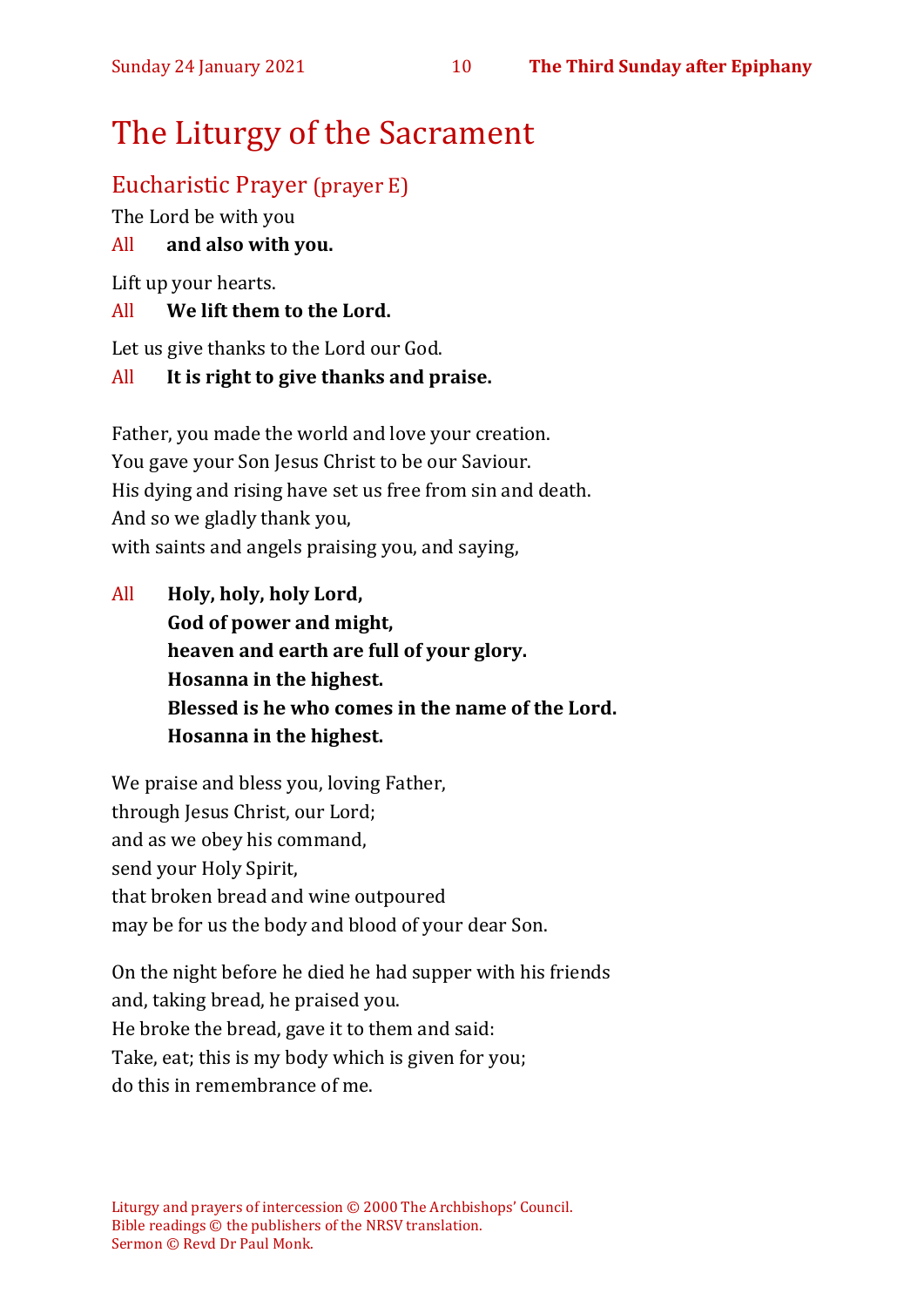When supper was ended he took the cup of wine. Again he praised you, gave it to them and said: Drink this, all of you; this is my blood of the new covenant, which is shed for you and for many for the forgiveness of sins. Do this, as often as you drink it, in remembrance of me.

So, Father, we remember all that Jesus did, in him we plead with confidence his sacrifice made once for all upon the cross.

Bringing before you the bread of life and cup of salvation, we proclaim his death and resurrection until he comes in glory.

Great is the mystery of faith:

#### All **Christ has died. Christ is risen. Christ will come again.**

Lord of all life, help us to work together for that day when your kingdom comes and justice and mercy will be seen in all the earth.

Look with favour on your people, gather us in your loving arms and bring us with all the saints to feast at your table in heaven.

Through Christ, and with Christ, and in Christ, in the unity of the Holy Spirit, all honour and glory are yours, O loving Father, for ever and ever.

All **Amen.**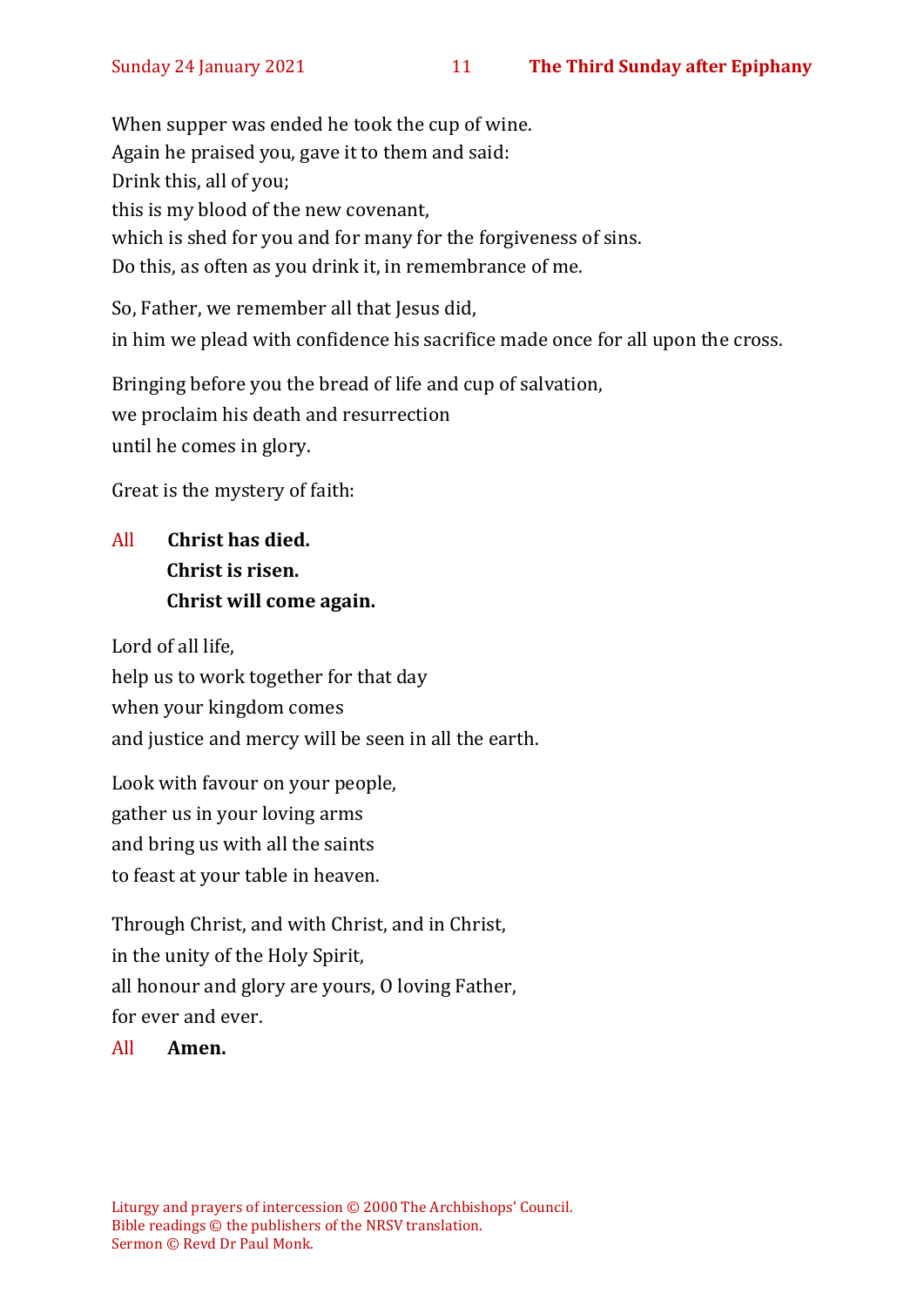#### The Lord's Prayer

As our Saviour taught us, so we pray

All **Our Father in heaven, hallowed be your name, your kingdom come, your will be done, on earth as in heaven. Give us today our daily bread. Forgive us our sins as we forgive those who sin against us. Lead us not into temptation but deliver us from evil. For the kingdom, the power,** 

**and the glory are yours now and for ever. Amen.**

#### Breaking of the Bread

We break this bread to share in the body of Christ.

- All **Though we are many, we are one body, because we all share in one bread.**
- All **Lamb of God,**

**you take away the sin of the world, have mercy on us.**

**Lamb of God, you take away the sin of the world, have mercy on us.**

**Lamb of God, you take away the sin of the world, grant us peace.**

Draw near with faith. Receive the body of our Lord Jesus Christ which he gave for you, and his blood which he shed for you. Eat and drink in remembrance that he died for you, and feed on him in your hearts by faith with thanksgiving.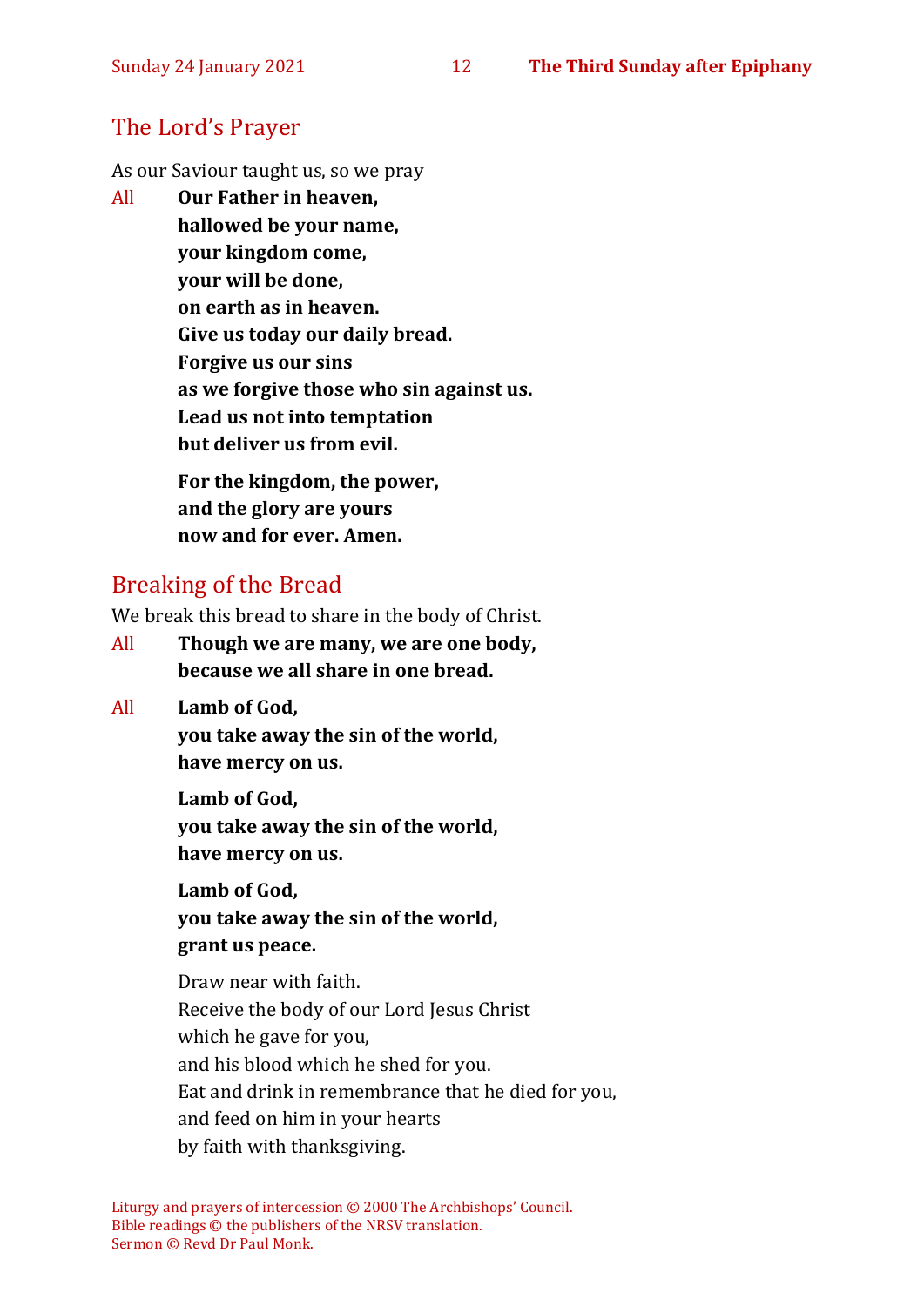All **We do not presume to come to this your table, merciful Lord, trusting in our own righteousness, but in your manifold and great mercies. We are not worthy so much as to gather up the crumbs under your table. But you are the same Lord whose nature is always to have mercy. Grant us therefore, gracious Lord, so to eat the flesh of your dear Son Jesus Christ and to drink his blood, that our sinful bodies may be made clean by his body and our souls washed through his most precious blood, and that we may evermore dwell in him, and he in us. Amen.**

#### Communion is distributed.

#### **Prayer after Communion**

Almighty Father,

whose Son our Saviour Jesus Christ is the light of the world:

may your people,

illumined by your word and sacraments,

shine with the radiance of his glory,

that he may be known, worshipped, and obeyed

to the ends of the earth;

for he is alive and reigns, now and for ever.

All **Amen**

All **Almighty God,**

**we thank you for feeding us with the body and blood of your Son Jesus Christ. Through him we offer you our souls and bodies to be a living sacrifice. Send us out in the power of your Spirit to live and work**